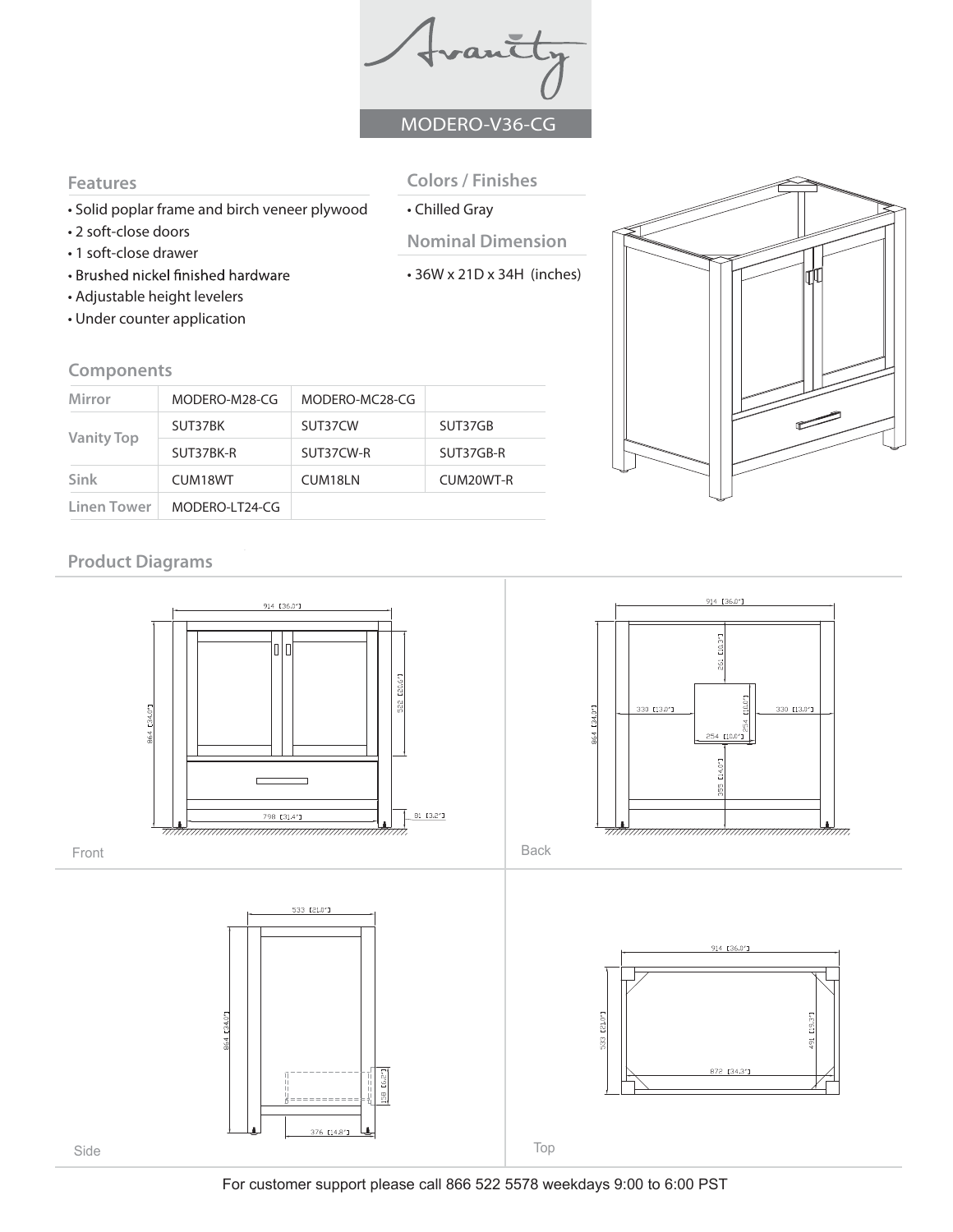Trantty

## SUT37BK-R / SUT37CW -R / SUT37GB-R

#### **Features**

## **Colors / Finishes**

BK - Black

- BK Natural black granite
- CW Natural Carrera White marble
- GB Natural Galala Beige marble
- Top cutout for single undermount sink
- Top pre-drilled for 8" widespread faucet
- 4" backsplash included

## **Nominal Dimension**

- 37W x 22D x 1H inches
- 940 x 560 x 25 mm

#### **Components**

| CW - Carrera White<br>GB - Galala Beige |  |  |
|-----------------------------------------|--|--|
|                                         |  |  |
|                                         |  |  |
|                                         |  |  |
|                                         |  |  |
|                                         |  |  |
|                                         |  |  |
|                                         |  |  |

| Sink   | CUM20WT-R      |                   |               |
|--------|----------------|-------------------|---------------|
| Vanity | KFLLY-V36-GB   | I FXINGTON-V36-LF | LOFT-V36-DW   |
|        | MADISON-V36-LE | MADISON-V36-TO    | MODERO-V36-ES |

## **Product Diagrams**





Side

Top